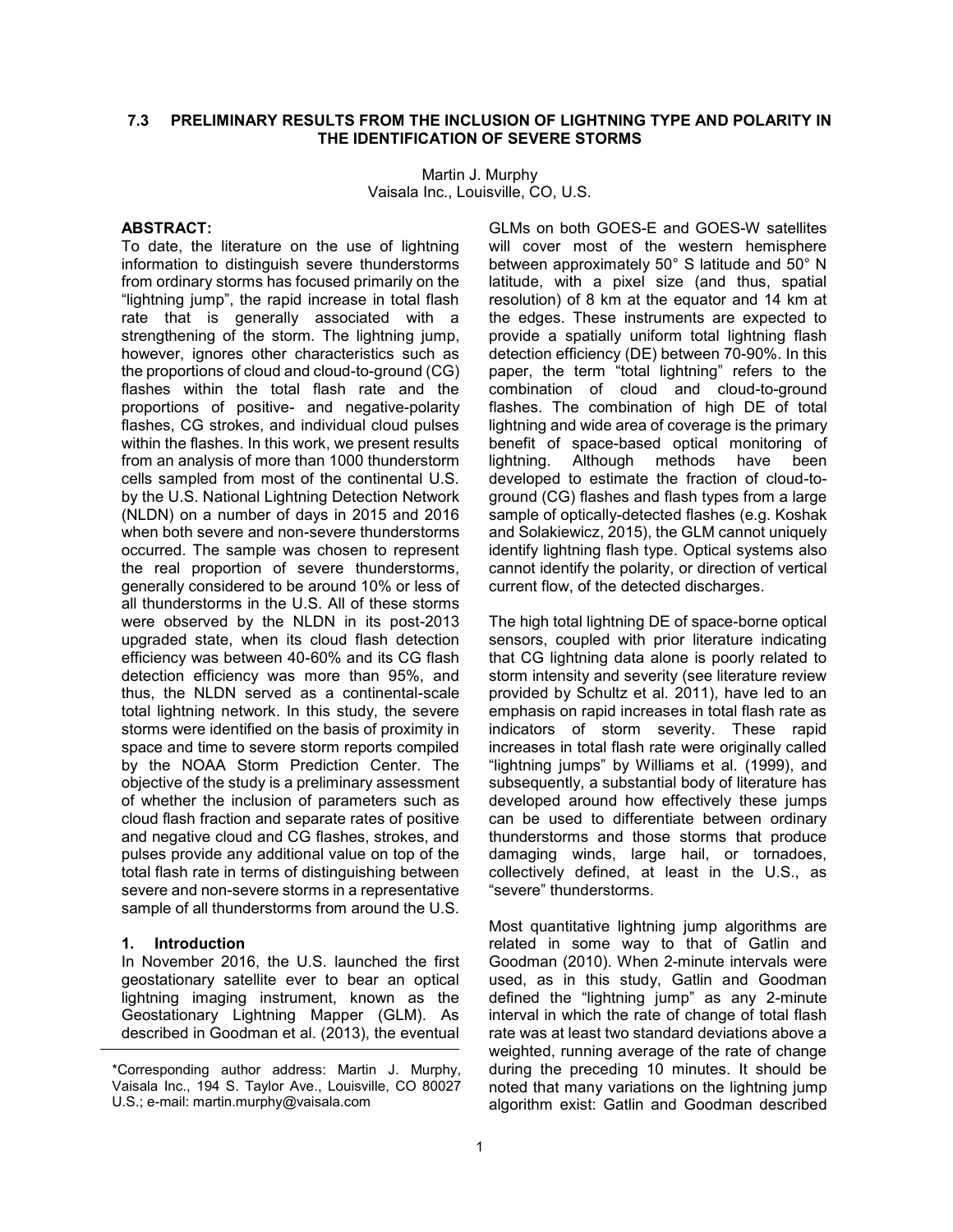the configurable options in their appendix, with their preferred configuration (described in their section 4, figure 7) involving a weighted smoothing process. Schultz et al. (2011) adopted a different variation, without smoothing but with the addition of a 10 flash/minute minimum total flash rate requirement.

### *1.1 Prior studies of lightning jumps*

In the absence of continuous observations of total lightning from space-based sensors, prior studies have investigated the efficacy of the lightning jump using data from ground-based total lightning detection systems, primarily Lightning Mapping Arrays (LMAs; Thomas et al. 2004). The following literature review summarizes the results from these prior studies.

Gatlin and Goodman examined a sample of 20 spring thunderstorms in the vicinity of Huntsville, Alabama, of which 19 were severe storms and only one was non-severe. Gatlin and Goodman matched Severe Storm Reports (hereafter *SSRs*) from the database maintained by the NOAA Storm Prediction Center with thunderstorm cells identified from radar and lightning data. They then applied the lightning jump algorithm to the LMA observations from these storms. They used a standard contingency table event-based verification methodology, counting a "hit" as any SSR having a lightning jump during the 30-minute period preceding the SSR. They found that 90% of the SSRs had a lightning jump during their respective 30 minute periods, with a false alarm ratio (FAR) of 40% (26 out of 65 jumps). False alarms in their study were defined as lightning jumps that did not have a corresponding SSR during a 30-minute time window beginning at the time of the lightning jump.

Schultz et al. (2011) analyzed 711 thunderstorms in four areas of the U.S. where LMA observations were available in order to have a more geographically diverse sample. Of their 711 storms, 255 were severe (35.9%) and the other 456 were non-severe (64.1%). Different from Gatlin and Goodman, Schultz et al. did not apply a weighted smoothing to the rates of change of flash rate but they did add the requirement that the total flash rate be at least 10 flashes/minute in order to remove spurious lightning jumps due to statistical noise at low flash rates. They also extended the time window relating lightning jumps and SSRs to 45 minutes, rather than 30 minutes as used by Gatlin and Goodman. With these modifications, Schultz et al. observed an FAR of 36%. A subset of the false alarms was found to have occurred shortly after another lightning jump that was correlated with an SSR. When Schultz et al. removed such false alarms, the effective net FAR was reduced to 22%.

Rudlosky and Fuelberg (2013) had an even larger sample, 1252 storms, of which 384 (30.7%) were severe and 868 (69.3%) were non-severe. All of these storms were within 150 km of a single LMA near Washington, DC. They applied the lightning jump algorithm in the same way as Schultz et al. (2011) (although they also tested it without the 10 flash/min minimum rate threshold). The contingency table values (POD, FAR) were not presented in their study. However, with the 10 flash/min minimum, they found that 53.7% of the non-severe thunderstorms contained lightning jumps, and when the minimum flash rate requirement was switched off, that percentage increased to 76.4% of the non-severe thunderstorms.

Metzger (2010) opted not to use the Gatlin-like algorithm and instead defined a lightning jump as any sustained increase in the total flash rate of at least 5 flashes/minute over a one-minute period and required that this rate of change be sustained over at least 3 minutes. He analyzed 34 storms in Arizona and Texas, 9 of which were non-severe, such that the proportions of severe and nonsevere storms in the sample were 73.5% and 26.5%. A total of 73 lightning jumps were found. All nine of the non-severe storms had at least one lightning jump, and 16 of the 73 jumps occurred somewhere in the non-severe storm sample. Metzger also noted that a number of lightning jumps in the severe storms were not correlated with the actual production of severe weather, and he noted that this led to a "high" FAR. The FAR value was not given outright, but based on the number of reported hits (39) and the number of reported lightning jumps (73), we can infer a FAR value of 46.6%.

The preceding studies used radar data to define thunderstorm cells, and both the lightning data and the SSRs were assigned to the radar-defined storms. Miller et al. (2015), by contrast, used a lightning-based clustering method rather than radar to examine 470 storm clusters, some of which were multicellular. Importantly, only 53 of these storms (11.3%) were severe, while the remaining 417 storms (88.7%) were non-severe. They applied the Gatlin/Schultz-like lightning jump algorithm to the lightning-defined clusters.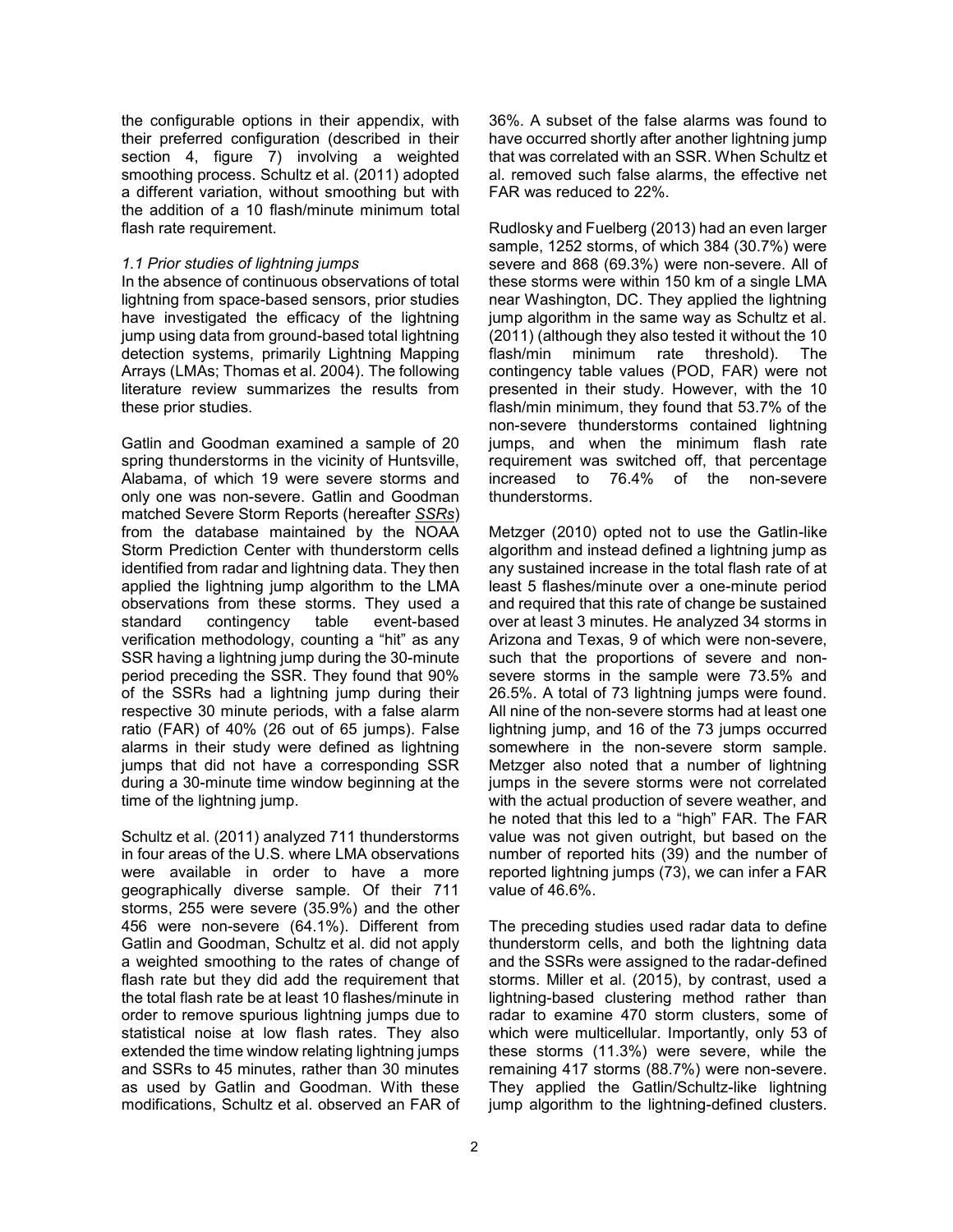They found that the lightning jumps yielded a POD of severe weather events that was comparable to that of Schultz et al. (2011) but that the FAR was significantly higher: Over all storms (the singlecell and multi/super-cell categories given by Miller et al.), the FAR was 87.9% rather than 36%.

Similar to Miller et al. (2015), lightning data alone were also used by Farnell et al. (2016) to identify storm cells. They applied the 2σ lightning jump algorithm of Schultz et al. (2009), which is the same as that applied by Schultz et al (2011) and the same as that used in the present study. However, all of their storms were taken from days with severe weather in Catalonia (NE Spain), and given the small size of Catalonia relative to the continental U.S., that choice yielded a large proportion of severe storms: Of the 179 storms in their sample, 108 (60%) produced severe weather, primarily large hail, while the remaining 71 (40%) were non-severe. The FAR was only 10%, but it is noteworthy that radar data were used to augment ground-based severe storm reports.

## *1.2 Objectives of the present study*

Space-borne optical sensors and ground-based lightning detection networks are expected to provide complementary information. The former provide high total lightning DE over very large areas of the world. The latter provide high CG flash DE, with lower total lightning DE, but they also contribute polarity, lightning type classification at the individual event level (CG stroke or cloud pulse), and peak currents of CG strokes (and a rough equivalent in the case of cloud pulses). In the context of lightning jumps, which can produce high FARs as just shown, the question arises regarding the extent to which information derived from ground-based lightning observations, particularly polarity and lightning type classification, might be able to enhance the lightning jump observations derived from total flash rate observations.

In addition to that primary question, we also seek in this study to include a representative sample of severe and non-severe thunderstorms with geographically diverse sampling. According to the U.S. National Weather Service, only about 10% of all thunderstorms in the U.S. produce severe weather (see [http://www.nws.noaa.gov/](http://www.nws.noaa.gov/%20om/severeweather/resources/ttl6-10.pdf)  [om/severeweather/resources/ttl6-10.pdf\)](http://www.nws.noaa.gov/%20om/severeweather/resources/ttl6-10.pdf). The current study includes 3350 storms, of which 6.5% are severe, as described in more detail in the Methods section. These 3350 storms were

taken from eight different storm days in 2015 and 2016, and they occurred all the way from eastern Washington and Oregon through the intermountain west, Great Plains, Great Lakes, as well as all of the southern U.S. and up the east coast from north-central Florida to approximately New York City.

It is important to note that the present study is limited just to lightning information. In practice, multiple sources of information are used operationally, including satellite, radar, and numerical weather prediction data. The combined effects of these, with or without lightning data, on the ability to identify storms that are likely to become severe, are discussed by Cintineo et al. (2014) and Bedka et al. (2015). This also includes the possibility of extending the lead times of severe weather warnings via the use of combined data sets. Such improvements fall outside the scope of this paper, given its exclusive use of lightning data and comparisons with prior literature where lightning was the sole, or at least major, focus.

### **2. Methods**

#### *2.1 General*

All data in this study are taken from the U.S. National Lightning Detection Network (NLDN) and include all CG strokes and cloud pulses. All case studies are from 2015 and 2016, so that they include the roughly 50% cloud flash DE described by Murphy and Nag (2015). The individual CG strokes and cloud pulses are grouped into flashes using the algorithm described in Murphy and Nag (2015). Data from both the flash level and the individual strokes / cloud pulses are used. Any flash that contains at least one CG stroke is defined as a CG flash, regardless of how many cloud pulses it also contains. Any flash that includes only cloud pulses is defined here as a *pure IC* flash.

In contrast to space-borne optical sensors, ground-based networks such as the NLDN have lower total lightning DE due principally to their more limited cloud lightning DE. After a full upgrade in 2013, the cloud flash DE of the NLDN is on the order of 50% (Murphy and Nag, 2015). The cloud-to-ground (CG) flash DE of the NLDN is at least 95% over the continental U.S. following the 2013 upgrade. The location accuracy of CG strokes is also very good, with a median value of 150-250 m (Nag et al. 2014). Importantly, the NLDN and other ground-based lightning locating systems also provide the polarity and estimated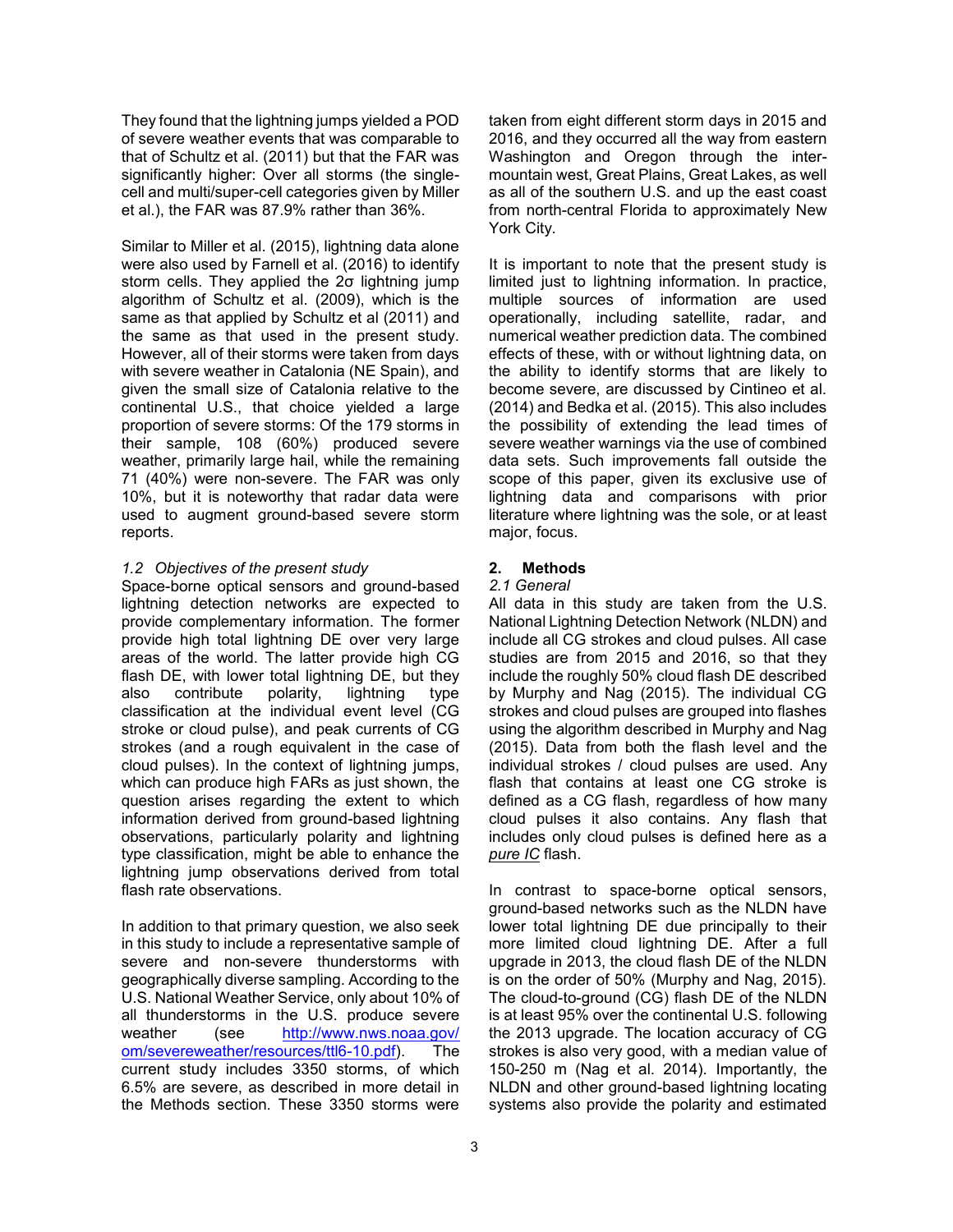peak current of every CG stroke and cloud pulse, and the NLDN is able to distinguish between CG strokes and cloud pulses with an overall classification accuracy of 90% or better.

## *2.2 Thunderstorm tracking*

Thunderstorms were identified using an algorithm described in Murphy (2016). This algorithm assigns lightning flashes to storm objects on a quasi-interrupt-driven basis with short, configurable update intervals, nominally set to 60 seconds. At each update interval, new lightning flashes are "attracted" to nearby thunderstorm objects on the basis of the number of flashes already in those objects and the distance of the object centroids to each new lightning flash. That distance is subject to a maximum limit, such that any new flashes that are not sufficiently close to any existing storm object become the initial flashes in new storm objects. Older lightning flashes gradually age out of thunderstorm objects via a smooth, age-dependent weighting function. The same age-dependent weighting function is also used to determine the influence of each flash on the centroid position of the storm object itself, in order to produce storm tracks that are as smooth as possible. Ultimately, in this study, the positions of storm object centroids and the various information about their lightning contents are made available every two minutes, to be consistent with the use of the 2σ lightning jump algorithm in Schultz et al. (2009, 2011) and Gatlin and Goodman (2010). The lightning information that is provided at these two-minute update intervals includes the total flash count, the numbers of positive and negative CG flashes, the numbers of positive and negative pure IC flashes, the numbers of positive and negative CG strokes, the numbers of positive and negative cloud pulses, and the numbers of positive and negative cloud pulses that were produced exclusively by pure IC flashes. Various ratios of these quantities are also calculated as needed.

The above-mentioned storm tracking algorithm also picks up small thunderstorms that produce very little lightning and have no realistic probability of association with SSRs, and occasionally, it also picks up a small subdivision of a larger storm. Thus, we initially filter the output from the storm tracking algorithm to require that the storm have a total lifetime of at least 20 minutes and that it produce at least 20 flashes over its lifetime.

### *2.3 Matching severe storm reports to thunderstorms*

Severe Storm Reports (SSRs) are taken from the daily filtered CSV files that are compiled and maintained by the NOAA Storm Prediction Center (SPC). In the U.S., "severe storms" are defined as those that produce winds of 93 km/hr or greater, hail of diameter 2.54 cm or greater, or a tornado, or any combination of those three. Much has been written about the use and limitations of SSRs (e.g. Carey and Rutledge 2003 and references therein; Witt et al., 1998; Trapp et al. 2006). The National Weather Service's principal interest in SSRs is to verify severe weather warnings, and to this end, a single observation of a severe weather event is sufficient to verify a single warning. If multiple thunderstorms pass nearly simultaneously over an area that has a severe weather warning, there may or may not be an SSR that matches each storm, even though more than one of the storms may have generated a severe event. Multiple SSRs per warning are not precluded in the SSR database, but they are not necessarily actively sought out either; some National Weather Service forecast offices have been shown by Weiss et al. (2002) to be more active than others at recording SSRs, leading to geographic inhomogeneity in the SSR database. Despite the limitations, the SPC database of SSRs is the most comprehensive source of information about severe weather over the U.S., and it is used in this study.

To associate each SSR with a thunderstorm track, if possible, we start by looking at all thunderstorm track points that are within 50 km of the SSR and that occurred at or before the time of the SSR. The motivation behind the "at or before" time matching is two-fold: (1) An observer may report a severe event late. Prior studies of SSRs mentioned by Witt et al. (1998) noted a late bias in tornado reports, and one may reasonably assume that this extends to hail and wind SSRs as well, given that any event necessarily has to occur before it can be reported. (2) Developments within the thunderstorm that lead to severe weather occur primarily aloft and usually happen before the severe weather event manifests itself on the ground. To name just one example, a hailstone that just reaches the "severe" limit of 2.54 cm diameter requires approximately 14 minutes to fall from an altitude of 10 km to sea level based simply on its near-sea level terminal velocity. The electrification process and its evolution likewise occur aloft, and thus it is reasonable to assume some lead time between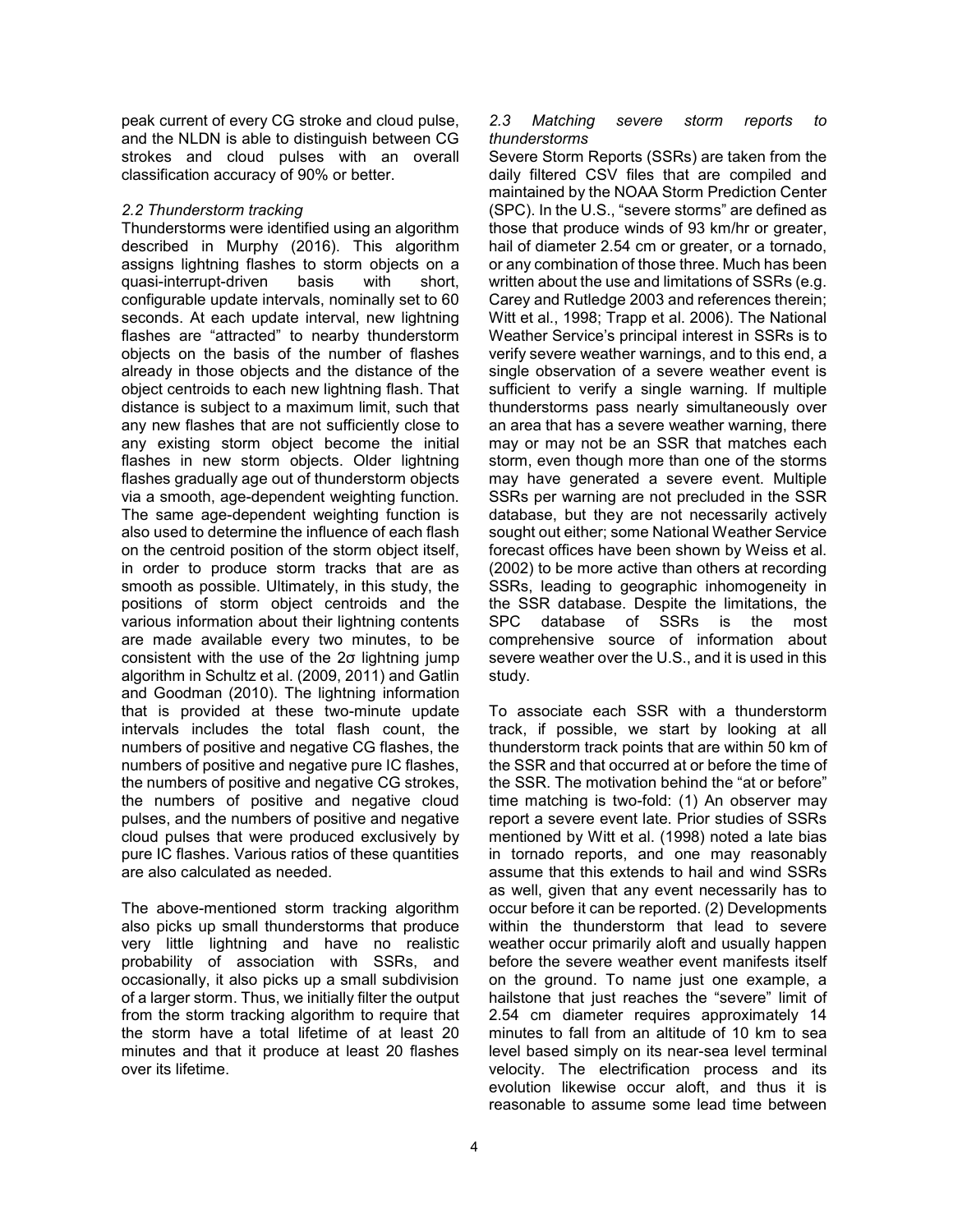changes in lightning activity and severe weather at ground level.

Once the foregoing matching step is complete, if multiple storm tracks are found within the spatial constraint of 50 km just mentioned, then we prefer to take the closest track point, provided that the SSR is in the down-shear direction with respect to the storm track. That down-shear condition is also consistent with the "at or before" time matching condition: It attempts to take into account the natural "lead distance" associated with the lead time between the evolution of the thunderstorm and electrification process aloft and the manifestation of severe weather on the ground. The down-shear condition is measured by taking the dot product between two unit vectors: (a) one connecting a candidate matching time point on the storm track to the SSR, and (b) the storm's velocity vector at the same time point. If that dot product is 0.5 or greater, then the SSR is downshear of the candidate storm track time point to within 60 degrees, and this is regarded as a preferable match. The 60-degree restriction is waived if the SSR is within 10 km of its potential associated track point from the storm. Figure 1 shows an example of several matches, some including the 60-degree requirement and some in which it was waived, in a long-track storm in eastern Iowa (the Mississippi River is seen toward the right-hand side of the image). The storm track is given by the circle symbols (our internal storm ID number is also plotted alongside but is difficult to read and not relevant here). The SSRs are shown by the triangle symbols and are connected to the best-match upstream storm track point by thin lines. The color coding indicates the



Figure 1. Association of SSRs (triangles) with a storm track based on lightning data (circles).

progression of time along the storm track and is not relevant here. Although there are track points at various points in the storm's life cycle that are physically closer to some of the SSRs, particularly the first, that SSR is assigned to an up-shear track point that is considered to be more representative of the evolution of the storm aloft that ultimately led to the severe weather event itself.

Given the previously mentioned limitations of SSRs, there are times when only a single SSR is matched to a particular storm. In order to focus on storms that are truly severe, we require at least two SSR matches to consider a storm to be in the "severe" population. Any storm with 0-1 SSR matches is taken as part of the non-severe storm population. The result is that 217 of our 3350 storms, or about 6.5%, are considered "severe", and the remaining 93.5% are regarded as nonsevere. In section 3 (Lightning Jump Results) below, we also present the results when 1 or more SSR is allowed to define a storm as "severe".

#### *2.4 Selected case studies*

Each of the case studies crosses 00:00 UTC, as expected given the optimal time of thunderstorm activity in North America. The specific case study dates and the populations of non-severe and severe storms are given in Table 1.

| Dates    | Total<br><b>Severe</b> |     | Non-   |
|----------|------------------------|-----|--------|
|          | storms                 |     | severe |
| 2015-03- | 180                    | 33  | 147    |
| 31/04-01 |                        |     |        |
| 2015-04- | 415                    | 44  | 371    |
| 08/09    |                        |     |        |
| 2015-04- | 477                    | 60  | 417    |
| 09/10    |                        |     |        |
| 2015-04- | 386                    | 22  | 364    |
| 24/25    |                        |     |        |
| 2015-05- | 362                    | 13  | 349    |
| 31/06-01 |                        |     |        |
| 2015-06- | 540                    | 18  | 522    |
| 01/02    |                        |     |        |
| 2015-06- | 402                    | 17  | 385    |
| 02/03    |                        |     |        |
| 2016-03- | 588                    | 10  | 578    |
| 08/09    |                        |     |        |
| Total    | 3350                   | 217 | 3133   |
|          |                        |     |        |

#### Table 1. Summary of case studies

#### *2.5 Lightning jumps and verification*

The lightning jump analysis in this study uses the same configuration of the 2σ lightning jump algorithm as Schultz et al. (2011). This includes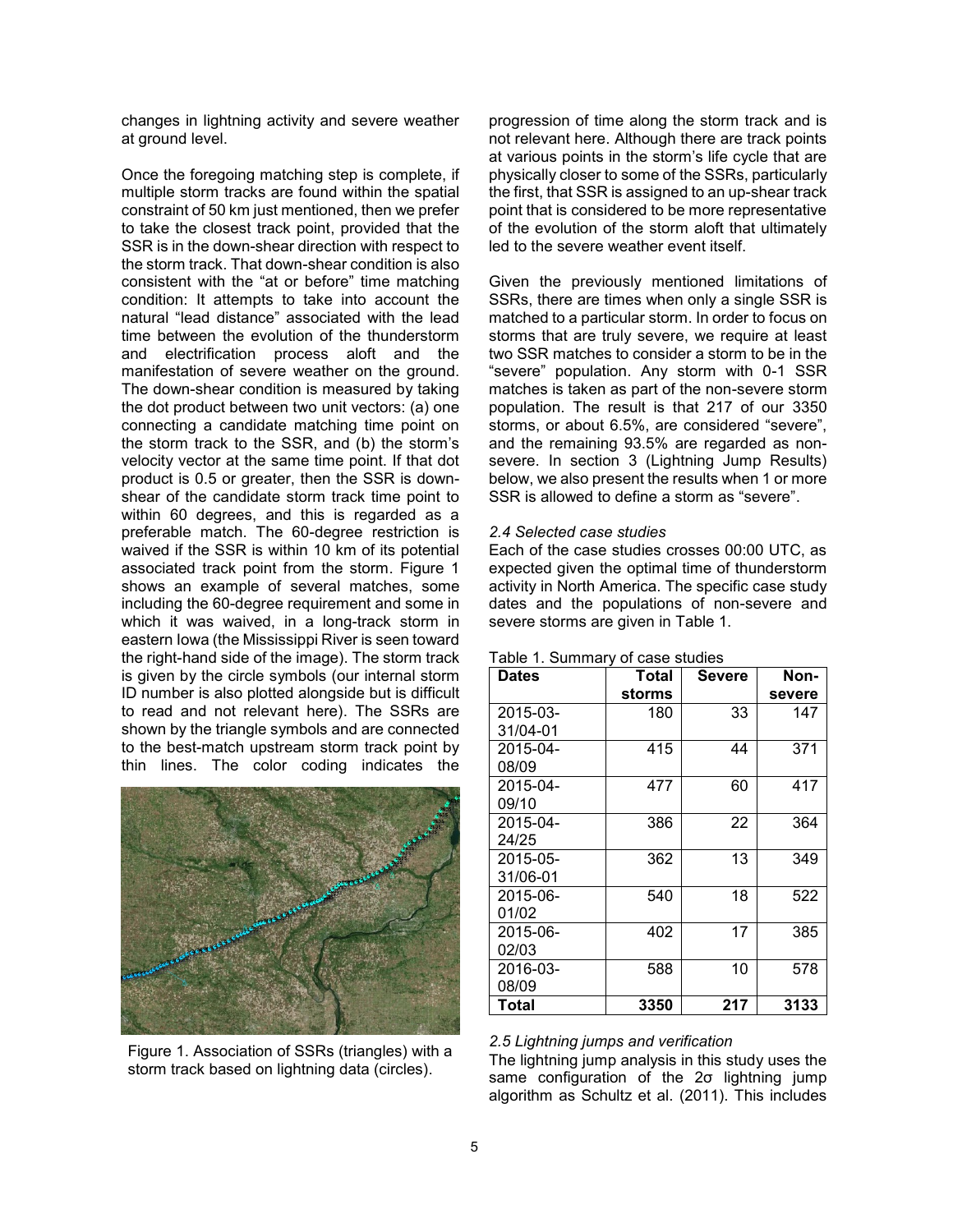the minimum flash rate of 10 flashes/minute and the convention of consolidating those lightning jumps that are separated by 6 minutes or less. Although the NLDN has approximately 50% cloud flash DE, we do not alter the lightning jump configuration on the basis of DE. If anything, the use of the original lightning jump definition on a data set that has lower total lightning DE ought to be overly restrictive and result in fewer lightning jumps than might be expected if the data set were from an LMA or other total lightning mapping system.

Our verification is somewhat stricter than that of Schultz et al. (2011) in that we start a 30-minute warning window, rather than 45 minutes, when a lightning jump starts. However, we have the capability of changing that time window to 45 minutes or any other value (see section 3, Lightning Jump Results). We likewise adopt the convention of Schultz et al. (2011) of counting as a "hit" only the earlier lightning jump if more than one jump occurs within 30 minutes prior to a severe weather event. Likewise, in the false alarm count, we allow the option of either including or excluding those jumps that are "false alarms" simply by virtue of the fact that a prior jump initiated a warning at an earlier time.

We use the standard contingency table to verify, but rather than computing the critical success index (CSI), however, we prefer to compute the equitable threat score (ETS) instead. The latter statistic is generally considered to be more robust in verifying rare events, such as severe weather, than CSI, but it also requires an estimate of the correct negative count in the contingency table. Our method of estimating this is described next.

The estimation of the correct negative count, to round out the contingency table and thus enable the calculation of ETS, first involves defining an "event time window". In the case of a lightning jump-initiated warning, the event time window is the 30-minute time window that begins with the jump itself. In the case of an SSR, the "event" only has one time stamp as given in the SPC database. However, in reality, almost all severe weather occurrences have some time duration, and the receipt of an actual report constitutes only one point in time in the real lifetime of the severe weather occurrence. In the absence of actual data on this, we open a 30-minute window to correspond to each SSR as well. However, to be consistent with the uncertainty in SSR times and to be consistent with trying to focus on what occurs aloft prior to the manifestation of severe weather on the ground, we define the "SSR time window" to start 20 minutes prior to the SSR time stamp and end 10 minutes after. Having thus defined what constitutes "events", both jumps and SSRs, we then simply count the total number of events and the total time spent in events. In the case where multiple events overlap in time, e.g. multiple lightning jump time windows overlap and/or at least one lightning jump window overlaps an observed SSR window, we do not over-count the time. That is, each two-minute time interval that contains one or more lightning jump and/or SSR events is simply counted once as a time interval that belongs to the "event" population. With the total number of events and the total time spent in events thus defined, we can determine the average time per event. Next, the total number of two-minute time points that are not associated with any "event" is counted as the "non-event" time. (Of course, in doing this, we take into account whether or not the non-severe storm population includes storms that have only one SSR match – hence, some SSR matches can end up in the "non-event" count.) Lastly, the total "non-event" time is divided by the average time per event to arrive at a count of "non-events", which becomes the correct negative count in the contingency table.

## *2.6 Down-sampling of false alarms*

In the literature review in section 1.1 and our description of our own storm sample, we have deliberately made note of the portion of nonsevere storms among the total storm sample. We regard this as a critical piece of information and one that must be normalized properly between our study and the prior literature in order to make proper sense of the results. In addition to presenting results from our full sample of 3350 storms, we have also down-sampled both the non-severe storm count and a best estimate of the number of false alarm jumps associated with nonsevere storms to match each of the studies cited in section 1.1 except Rudlosky and Fuelberg (2013) because they did not provide contingency table statistics.

The first step in the down-sampling process, reducing the number of non-severe storms to match the proportions of non-severe storms from the prior studies cited above, is straightforward: To do this, we simply fix the number of severe storms at 217, the number in the current study, and compute a number of non-severe storms, *N*,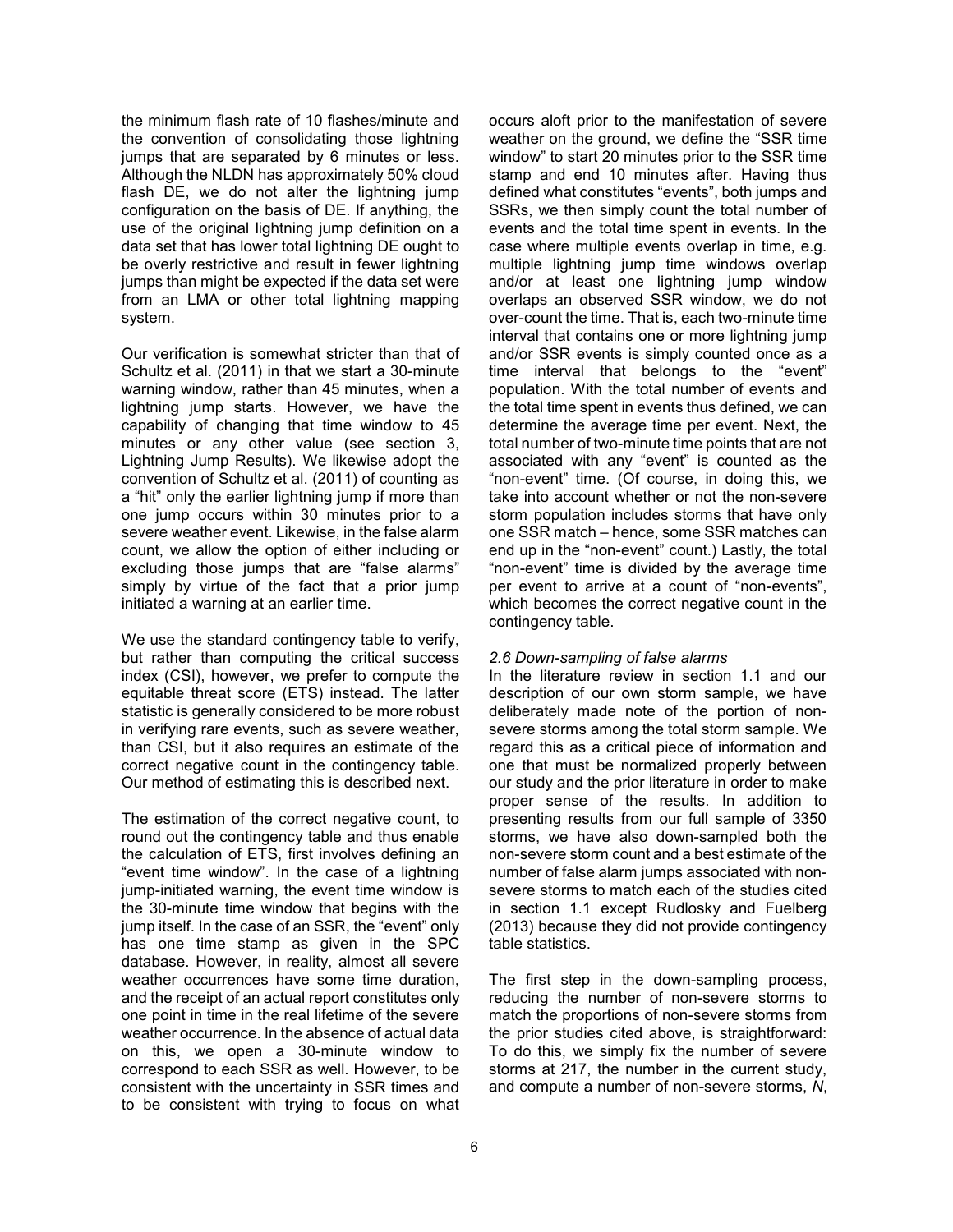to match any desired proportion, *p*, of non-severe storms, according to the following:

$$
N = S \frac{p}{1 - p}
$$

where *S* is the number of severe storms (217).

The second step, scaling the number of jumps associated with non-severe storms, is admittedly subjective because that information is rarely if ever actually reported in the literature. To estimate it, however, we note that our sample of 3133 non-severe storms included 1159 storms that had one or more lightning jumps, with a total of 1858 jumps. In other words, 37% of our nonsevere storms had at least one jump, but an average of 1.6 jumps occurred per non-severe storm that had jumps (that is, 1858 jumps / 1159 storms). With this information, it is possible to estimate the number of non-severe storms that would have had jumps after we down-sample the population of non-severe storms, and to estimate the number of jumps that would have been associated with those. That information, at last, permits us to normalize our results to the particular proportions of non-severe storms reported in each of the prior studies cited above.

### *2.7 Best use of ground-based lightning network data*

Lastly, we have the question of using additional information derivable from ground-based network data to improve upon the performance of the lightning jump method alone. We have examined a large number of such enhancements, and in addition, we have also examined how each of those would perform on its own if lightning jumps were not taken into consideration at all. In the end, we found that the highest ETS value was obtained by filtering lightning jumps with a set of three nonjump criteria:

- (a) total flash rate is at least 30 per 2-min interval and the pure IC flash fraction is at least 0.5 and greater than or equal to a threshold that decreases linearly with total flash rate, or
- (b) the rate of negative-polarity IC pulses due to pure IC flashes is greater than or equal to a second threshold that also decreases linearly with increasing total flash rate, or
- (c) the total flash rate is at least 55 per 2 minute interval

Note that the latter criterion is based on total flash rate itself, not the rate of change of total flash rate, which is the basis of the lightning jump.

The motives behind the choice of these three criteria are as follows

- (a) in severe storms, cloud flashes are expected to dominate over CG flashes more so than in ordinary storms, and therefore, the fraction of pure IC flashes among total flashes should be high around the time when storms become severe
- (b) due to turbulent disruption of the normal, relatively orderly, layered charge structure of ordinary storms (Bruning and MacGorman, 2013), and possibly due to the rapid rearrangement of charge by the high flash rate itself, severe storms might be expected to have a disorderly arrangement of charge, with small pockets of positive and negative charge rather than more orderly layers of charge. In ordinary convection, with a mid-level negative and upper-level positive charge layer, the majority of cloud pulses in pure IC flashes should be of positive polarity. However, in a disorderly charge structure, a larger proportion of cloud pulses in pure IC flashes is expected to be negative. Note that this does not apply to the cloud pulses associated with CG flashes; many, if not most, of those are due to the preliminary breakdown process and have the same polarity as the return strokes, which may not be relevant to the question of storm severity
- (c) overall, the total flash rate is generally high in severe storms

## **3. Lightning Jump Results**

The contingency table from our sample of 3350 storms, with the Schultz et al. (2011) lightning jump configuration applied to them, is presented in Table 2A, along with the probability of detection (POD), false alarm ratio (FAR), and equitable threat score (ETS) derived from it. As noted in the Methods section, we opened a 30-minute warning time window, as in Gatlin and Goodman (2010), when a lightning jump occurred. A total of 743 SSRs occurred in the 217 storms in our severe storm population. Almost half of those had a lightning jump in the 30 minutes leading up to the SSR time, giving a POD of 0.499. There were 2144 false alarm lightning jumps. Of these, 1858 (86.7%) occurred in the set of non-severe storms, and 286 (13.3%) occurred in the severe storm population. Of the 2144 false alarms, 444 were "false alarms" due to the fact that a warning was already in effect due to a prior jump (see Schultz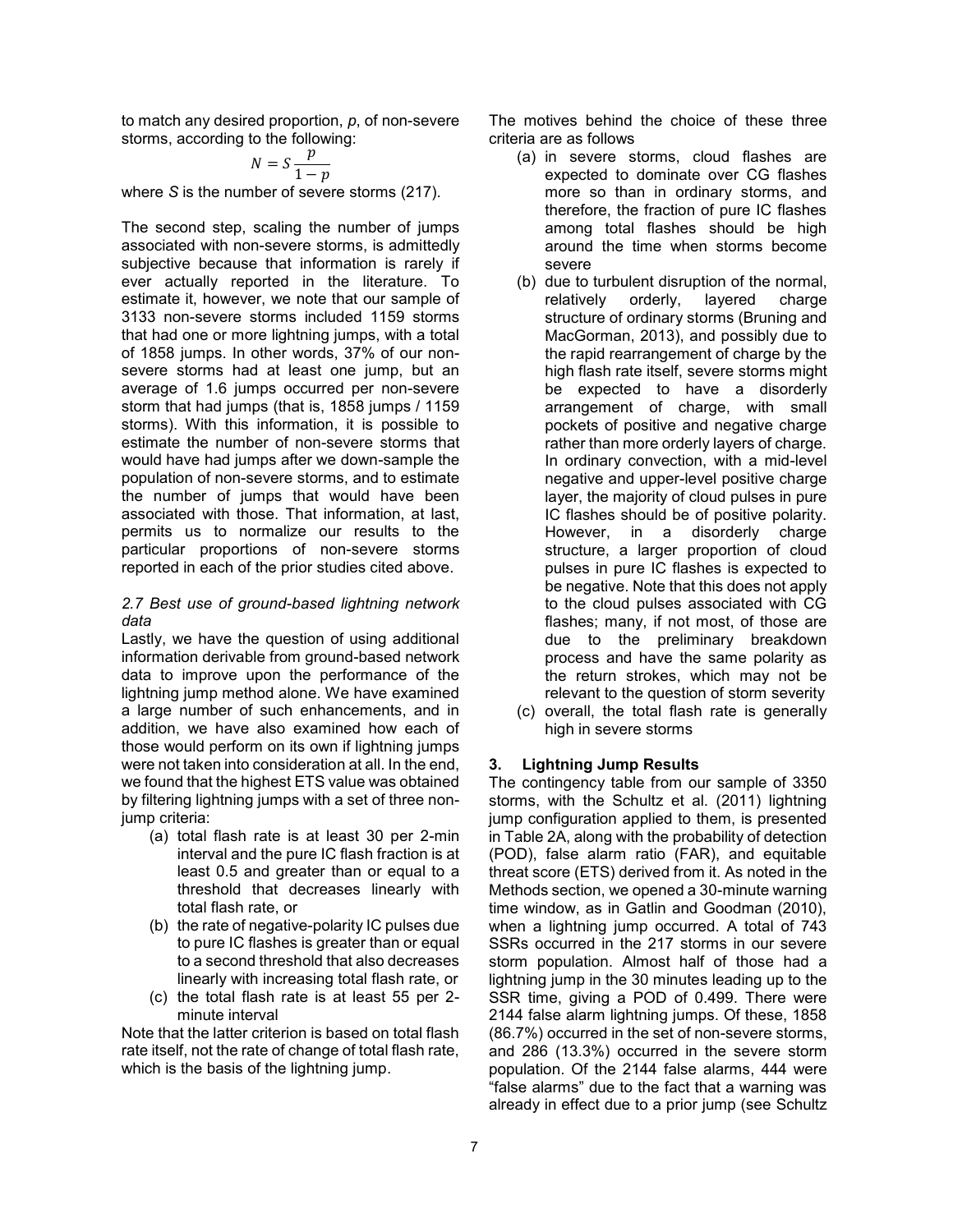et al. (2011) verification method), and therefore, our FAR remains roughly the same even if we take those out, as Schultz et al. did: 0.821 vs 0.852.

Table 2A. Contingency table, standard 2σ lightning jump algorithm, all 3350 storms, using a 30-minute warning time window.

|                             |  | <u>.</u><br><b>FORECASTS</b> |           |
|-----------------------------|--|------------------------------|-----------|
|                             |  | <b>YES</b>                   | <b>NO</b> |
| YES<br>OBS<br>$\frac{0}{2}$ |  | 371                          | 372       |
|                             |  | 2144                         | 15329     |
|                             |  |                              |           |
|                             |  | <b>POD</b>                   | 0.499     |
|                             |  | <b>FAR</b>                   | 0.852     |
| <b>ETS</b>                  |  | 0.096                        |           |

Our POD of 0.499 should theoretically be closest to that of Gatlin and Goodman (2010) because we both opened 30-minute warning time windows with the lightning jumps, but Gatlin and Goodman actually had a substantially higher POD of 0.74. The fact that our POD is much lower might be due simply to the much greater geographic diversity of storms and variety of severe storm conditions that we sampled in this study. The remaining studies cited in section 1 are expected to have rather different POD values because they either used different warning time windows or no time window that was explicitly called out. Specifically, Schultz et al. (2011) and Miller et al. (2015) both applied 45-minute windows, whereas Metzger (2010) and Farnell et al. (2016) did not specifically mention any time window. Tables 2B and 2C below show the results that we get from our storm sample if

Table 2B. Contingency table, standard 2σ lightning jump algorithm, all 3350 storms, using a 45-minute warning time window.

|            |                                 | -------<br><b>FORECASTS</b> |       |  |  |  |
|------------|---------------------------------|-----------------------------|-------|--|--|--|
|            |                                 | <b>YES</b>                  | ΝO    |  |  |  |
| YES<br>CBS |                                 | 445                         | 298   |  |  |  |
|            | $\frac{\mathsf{O}}{\mathsf{Z}}$ | 2125                        | 10770 |  |  |  |
|            |                                 |                             |       |  |  |  |
|            |                                 | <b>POD</b>                  | 0.599 |  |  |  |
|            |                                 | <b>FAR</b>                  | 0.827 |  |  |  |
|            |                                 | <b>ETS</b>                  | 0.112 |  |  |  |

|  | Table 2C. Contingency table, standard 20           |  |  |
|--|----------------------------------------------------|--|--|
|  | lightning jump algorithm, all 3350 storms, using a |  |  |
|  | 120-minute warning time window.                    |  |  |

|            |                                 | <b>FORECASTS</b> |           |  |  |  |
|------------|---------------------------------|------------------|-----------|--|--|--|
|            |                                 | <b>YES</b>       | <b>NO</b> |  |  |  |
| YES<br>CBS |                                 | 531              | 212       |  |  |  |
|            | $\frac{\mathsf{O}}{\mathsf{Z}}$ | 2158             | 5804      |  |  |  |
|            |                                 |                  |           |  |  |  |
|            |                                 | <b>POD</b>       | 0.715     |  |  |  |
|            |                                 | <b>FAR</b>       | 0.803     |  |  |  |
|            |                                 | <b>ETS</b>       | 0.113     |  |  |  |

we change the warning time window to 45 minutes (Tab. 2B) or effectively remove it completely by raising it to 120 minutes (Tab. 2C).

Tables 2A-2C show that, as the warning time window is gradually raised, the POD progressively increases. The number of correct negatives progressively decreases because the total time per event increases (see subsection 2.5 of Methods). The number of false alarms, however, remains relatively constant, decreasing slightly at the 45-minute time window and then increasing again slightly with the 120-minute window. Mostly, this is because the 1858 false alarms that occurred in non-severe storms continue to be false alarms regardless of the warning time window. The remaining, and much smaller, portion of false alarms in the severe storm population redistribute themselves somewhat as the warning time window changes. The initial change of that window from 30 to 45 minutes causes some false alarms to become hits. The latter increase of that window, however, results in a bigger group of lightning jumps that occur while a warning window due to an earlier jump is already in effect. By default, jumps that occur while a warning is already in effect are counted as false alarms, and thus, the count of false alarms increases again, unless the repeat warning cases are removed. Even when repeat warnings are removed, the net effect is still that the FAR is dominated by the false alarms that occurred in non-severe storms, and the FAR decreases relatively little as the warning time window is increased: When repeat-warning "false alarms" are removed, the FARs are 0.774 with the 45-minute warning window and 0.710 with the 120-minute window.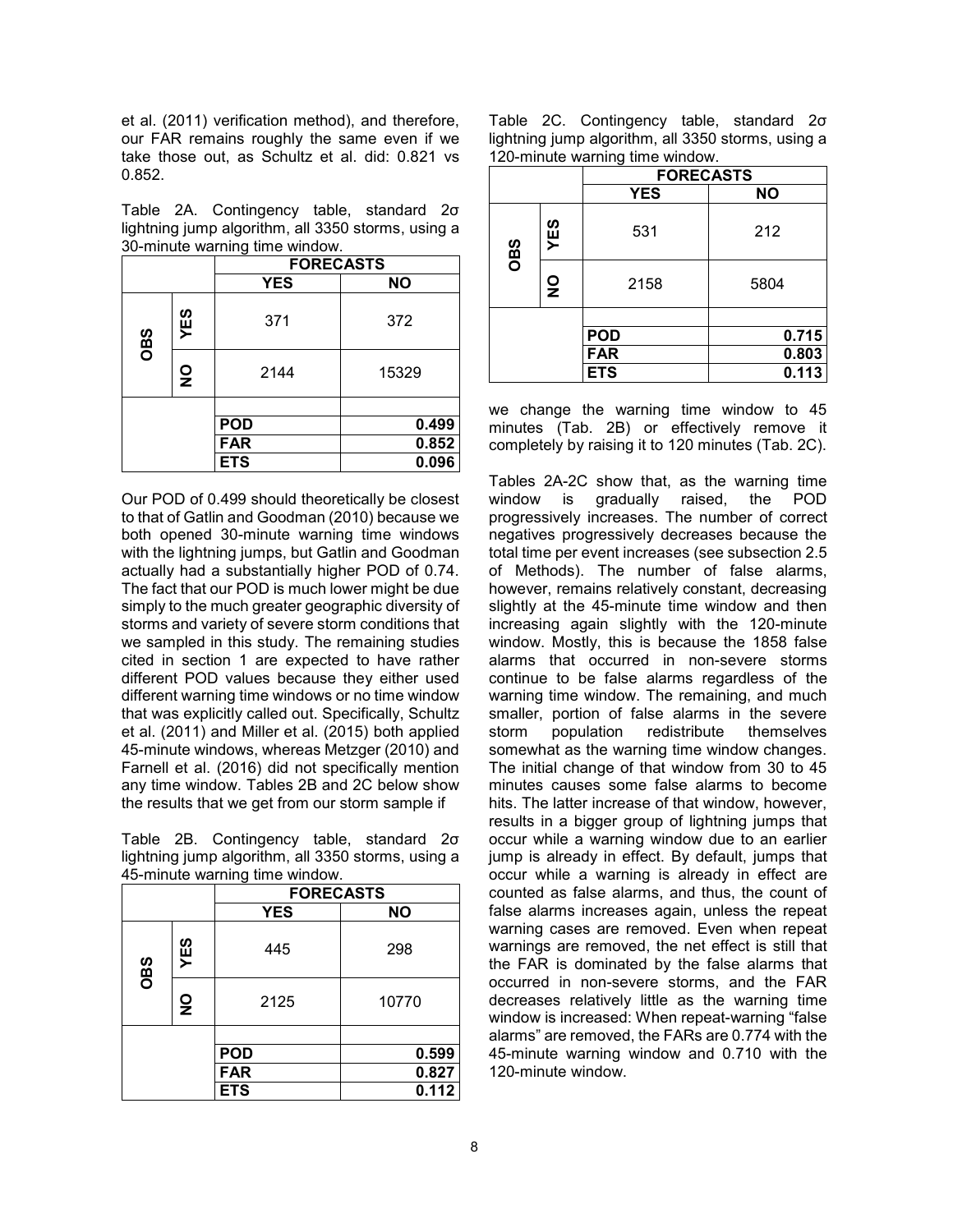If we redefine a "severe" storm as having any SSR, rather than a minimum of two, then the number of false alarms due to non-severe storms drops from 1858 to 1496, while the number of hits increases from 371 (Table 2A) to 482. The FAR, therefore, becomes 0.808. However, of the false alarms, only 364 are due to repeat warnings. Thus, the FAR is still dominated by jumps occurring primarily in the non-severe storm population, and the exclusion of repeat-warning "false alarms" changes the FAR relatively little, to 0.776.

Thus, the preceding results indicate that *the representation of non-severe storms in the sample is critical*. All of the prior literature cited in section 1, with the exception of Miller et al. (2015),

had a substantially lower proportion of non-severe storms than the 93.5% in our sample of 3350 storms or the 90% proportion indicated by the National Weather Service. Therefore, as described in section 2.6, we have attempted to down-sample the non-severe storm population, and the corresponding number of jumps due to non-severe storms, from our sample to match the proportions reported in the prior literature. In this analysis, we ignore the small number of repeat warnings (41 when the warning time window is 30 minutes) because, as already shown above, they have little effect on the FAR value. Table 3 shows the results of this down-sampling, and the discussion of this starts in the next paragraph.

| <b>Reference</b> | Warning<br>time<br>window<br>(min) | <b>Hits based</b><br>on our<br>sample | <b>Proportion</b><br>non-svr<br>storms | Non-svr<br>stms based<br>on our<br>sample | <b>Non-svr FA</b><br>jumps<br>based on<br>our sample | <b>FAR as</b><br>reported | <b>FAR down-</b><br>sampled,<br>our data |  |
|------------------|------------------------------------|---------------------------------------|----------------------------------------|-------------------------------------------|------------------------------------------------------|---------------------------|------------------------------------------|--|
| Gatlin           | 30                                 | 371                                   | 0.050                                  | 11                                        | 6                                                    | 0.40                      | 0.44                                     |  |
| Metzger          | not<br>reported                    | 531                                   | 0.265                                  | 78                                        | 46                                                   | 0.47                      | 0.40                                     |  |
| Farnell          | not<br>reported                    | 531                                   | 0.400                                  | 145                                       | 87                                                   | 0.10                      | 0.42                                     |  |
| Schultz          | 45                                 | 445                                   | 0.641                                  | 387                                       | 229                                                  | 0.36                      | 0.53                                     |  |
| Miller           | 45                                 | 445                                   | 0.887                                  | 1703                                      | 1010                                                 | 0.88                      | 0.74                                     |  |

|  |  |  |  | Table 3. False alarm ratio (FAR) down-sampled from our data set and compared with original FARs |
|--|--|--|--|-------------------------------------------------------------------------------------------------|
|  |  |  |  |                                                                                                 |

As discussed in section 2.6, the FAR downsampling effort is based on down-sampling the number of non-severe storms from our sample, and the corresponding number of lightning jumps due to non-severe storms. We keep our original population of severe storms and its associated lightning jumps the same. The distribution of those jumps between hits and false alarms depends on the warning time window, which is why that value, and the corresponding number of hits, are given in the second and third columns of Table 3. The middle three columns of Table 3 show (a) the proportion of non-severe storms in the original literature citation, (b) the number of non-severe storms that our sample would have in order to match that proportion, and (c) the number of false alarm lightning jumps that our sample would have, given the new number of non-severe storms. The final two columns of Table 3 show the FAR as originally reported in the literature and the FAR of our storm sample following the downsampling.

The down-sampled FARs from our data sample are within about  $\pm 0.15$  of the originally reported FARs in all cases except Farnell et al. (2016). Those authors reported that they used radar information to supplement ground-based severe storm reports in storms that occurred over sparsely-populated and/or mountainous areas. A more significant discrepancy might be expected with respect to the Metzger (2010) study, given that his definition of a lightning jump was rather different from that of Schultz et al. (2011), which is also used here. Aside from that, discrepancies are also to be expected because (a) we require at least 2 SSRs to define a "severe" storm, although this turns out to have a minor effect on FAR as described above, (b) the NLDN has lower cloud flash DE than LMAs, also as discussed above, and/or (c) we have a totally different sample of storms, with very different diversity in terms of both geographic and storm type considerations. Given all that, however, the fact that the down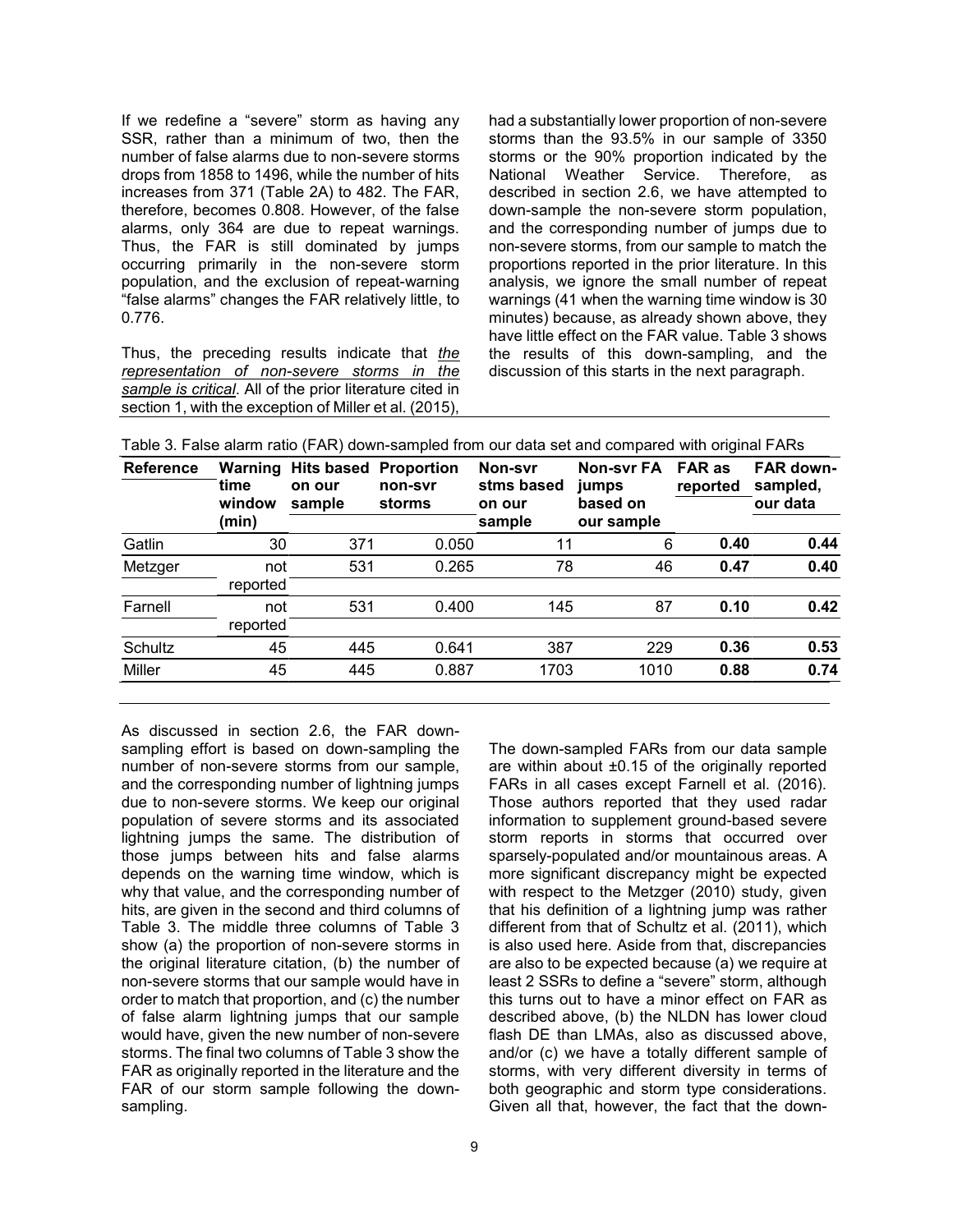sampled and original FAR values are almost all within about ±0.15 is remarkable and indicative of the critical importance of the representation of non-severe storms in the data sample.

## **4. Filtered Lightning Jump Results**

The foregoing results indicate that the false alarm ratio is the primary issue in the use of lightning jumps to indicate which storms are likely to become severe. Our next objective, then, is to see if there is a way to augment the lightning jumps with other information available from groundbased lightning networks in such a way as to reduce the FAR while, ideally, not affecting POD and overall skill too severely. After examining relationships between many non-jump lightning characteristics and our storm sample, in a multitude of 1-D and 2-D histograms, we settled on a combination of the three values described in section 2.7. Namely, those characteristics are (1) the pure IC flash fraction, (2) the rate of negative IC pulses due to pure IC flashes, and (3) the total flash rate, with the first two criteria having thresholds that are inversely dependent upon the total flash rate.

We apply this augmented set of criteria as a filter on the basic lightning jumps. Specifically, we filter out any lightning jump that does not also pass the threshold of one or both of the first two abovenamed criteria, subject to thresholding on total flash rate. The augmented criteria threshold(s) must be passed within ±15 minutes of the time of the lightning jump. The time of the warning becomes the later of the two times, either the lightning jump or the threshold(s) based on the augmented criteria. This way, we require that both the lightning jump and the filter criteria threshold be satisfied before we initiate the warning time window. Then, we open a 30-minute warning time window and verify in the same way as described in section 2.5 above.

With that, the contingency table and corresponding performance statistics from the filtered lightning jump analysis are presented in Table 4. This table is comparable to Table 2A, where the warning time window was also set to 30 minutes. We find that the raw number of false alarms is lower, by a factor of 2.6, when we filter the lightning jumps vs. when we use all lightning jumps. Predictably, however, the number of hits is also lower, but only by a factor of 1.4. Thus, the net decrease in false alarm events provides a small, but noticeable, drop in FAR of around 0.09. The equitable threat score is therefore

substantially higher under the filtered lightning jump method (0.146) than it was with the unfiltered lightning jumps (0.096). Obviously, however, neither value of ETS is truly impressive, indicating that, ultimately, it appears to be difficult to use lightning data alone to discern storms that are likely to become severe from all other storms in an overall population of storms that is representative of the real-world thunderstorm situations faced by operational forecasters.

Table 4. Contingency table after filtering lightning jumps using the augmented set of criteria described in section 2.7.

|            |               | <b>FORECASTS</b> |           |  |
|------------|---------------|------------------|-----------|--|
|            |               | <b>YES</b>       | <b>NO</b> |  |
| YES<br>CBS |               | 265              | 478       |  |
|            | $\frac{0}{2}$ | 831              | 18583     |  |
|            |               |                  |           |  |
|            |               | <b>POD</b>       | 0.357     |  |
|            |               | <b>FAR</b>       | 0.758     |  |
|            |               | <b>ETS</b>       | 0.146     |  |

## **5. Conclusions and Future Work**

In this study, we have taken a large and geographically diverse sample of 3350 thunderstorms, in which 93.5% were non-severe storms, and attempted to reproduce the results of the lightning jump analysis from prior literature and then augment that with additional information derivable from a ground-based lightning location system. We find that the skill (that is, ETS) of a lightning jump algorithm can be improved by filtering the jumps using other, non-jump lightning characteristics. However, the ETS in both the filtered and unfiltered cases is quite low and probably not operationally useful.

Crucially, we find that we are more or less able to reproduce the FAR values from prior studies by down-sampling the number of non-severe storms from this study, and the number of lightning jumps occurring in those non-severe storms. This suggests the criticality of a representative sample of non-severe storms to the overall conclusions. This is one factor that was not raised by Miller et al. (2015).

By contrast, Miller et al. (2015) did raise two other considerations that we have not yet taken into account in this study: (1) the use of lightning data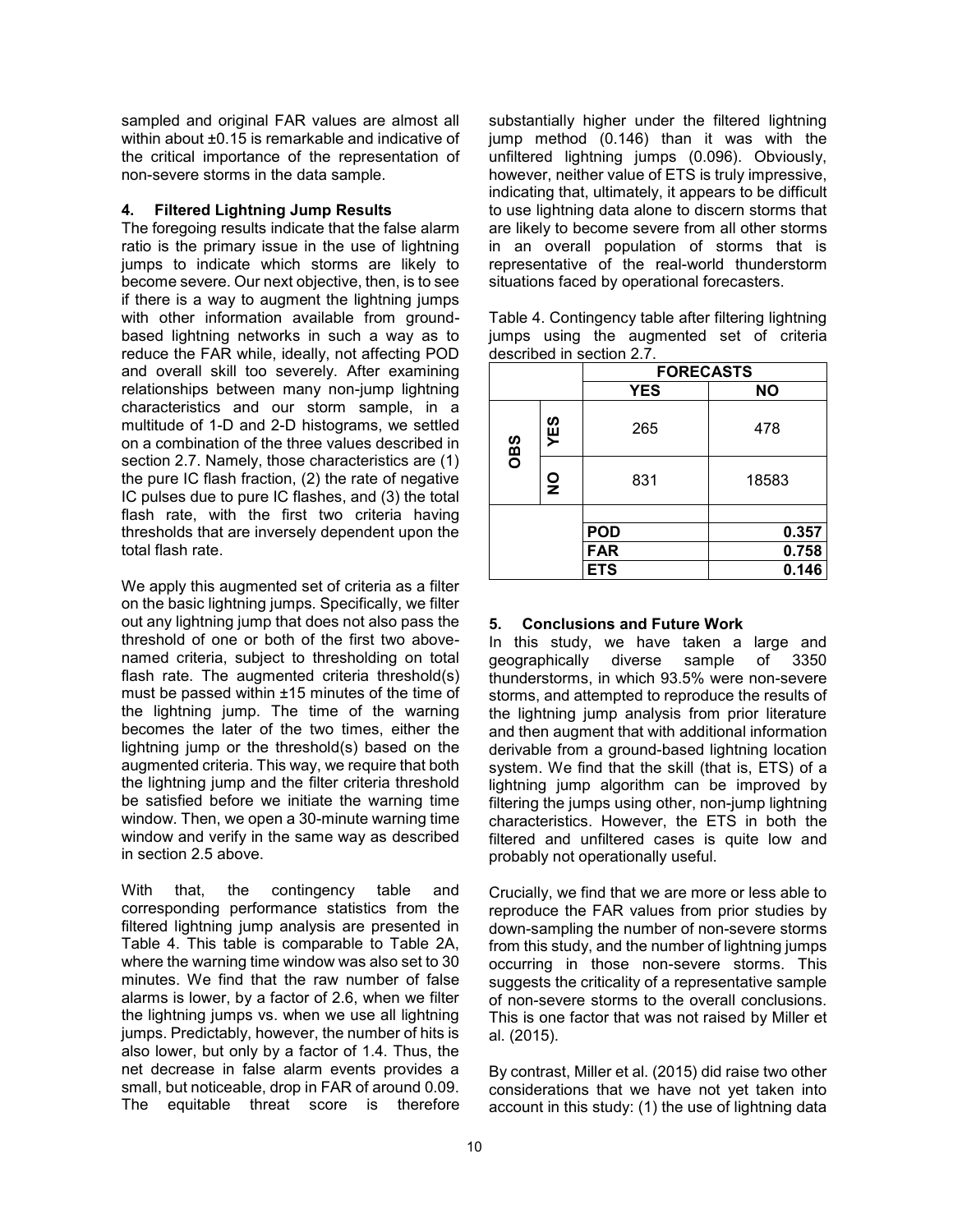to identify and track thunderstorms, and (2) the non-LMA source of the total lightning information. The former issue affects how lightning flashes are assigned to thunderstorm cells, and thus might impact the determination of lightning jumps. The latter factor could also affect the determination of lightning jumps via the total lightning detection efficiency, the manner in which IC pulses and CG strokes are grouped into flashes, or some combination of the two. In the present study, we suspect that the use of NLDN, with its approximately 50% DE of pure IC flashes, should tend to produce fewer lightning jumps than LMA data, but it would be worth confirming that suspicion by comparing LMA and NLDN lightning jumps derived from a single set of thunderstorms that are tracked by the same algorithm.

Theoretically, it might be argued that the present study is too diverse in its sampling of geography and storm type. The Miller et al. (2015) study, however, provides some counter-argument to that, insofar as they studied just a single NWS county warning area and they also separated the data sample by convective mode, and the FAR was still 90% even in cases identified as part of the multi-cell / supercell convective mode. It is well worth considering whether some kind of *a priori* knowledge should be taken into account in attempts to filter lightning jumps. However, the implication of the results of Miller et al. and the current study, in the context of combined data sets as used in Bedka et al. (2015) and Cintineo et al. (2014), is that the *a priori* knowledge should be from non-lightning sources. One possibility is sounding information, specifically MUCAPE, CIN, wet-bulb zero altitude, shear, and helicity. We have made preliminary efforts in the direction of including key sounding parameters in the classification or filtering of lightning jumps but have no concrete results to present yet.

The finding that non-jump lightning characteristics, including the pure IC flash fraction, still do not raise the ETS to a level that might be considered "skillful", is broadly consistent with a recent climatological study of the IC flash fraction over the U.S. by Medici et al. (2017, submitted). Their study finds areas of the U.S. that have similar climatological values of the pure IC flash fraction yet very different thunderstorm characteristics and tendencies toward severe weather, most notably, the interior of the northwestern U.S. vs. the high plains of the central U.S. They suggest, as a result, that high pure IC flash fraction is not uniquely driven by storm intensity or severity, nor by overall thunderstorm and lightning occurrence in general. Thus, there appears to be a clear need to try to separate those properties of lightning that are essentially climatological from those that may be specifically related to storm severity.

One potentially serious limitation in the present study is the use of SSRs, and specifically, the assignment of SSRs to thunderstorm tracks. A unique and different approach to identifying hazardous thunderstorms in Finland is given by Rossi et al. (2013). Their method links emergency call information with storm tracking information and takes population density into account to correct the anticipated lack of emergency calls in sparsely populated areas. Conceptually, this idea is appealing in the context of the present study due to the wide geographic diversity of storms used here. An initial effort to apply the general concept of the Rossi et al. study to this study has thus far produced inconclusive results, but additional effort in that direction is warranted.

# **6. References**

Bedka, K.M., C. Wang, R. Rogers, L.D. Carey, W. Feltz, and J. Kanak, 2015: Examining deep convective cloud evolution using total lightning, WSR-88D, and GOES-14 super rapid scan datasets, *Wea. and Fcstg.*, **30**, 571-590.

Bruning, E.C. and D.R. MacGorman, 2013: Theory and observations of controls on lightning flash size spectra, *J. Atmos. Sci.*, **70**, 4012-4029.

Carey, L.D. and S.A. Rutledge, 2003: Characteristics of cloud-to-ground lightning in severe and nonsevere storms over the central United States from 1989-1998, *J. Geophys. Res.*, **108**, doi:10.1029/2002JD002951.

Cintineo, J.L., M.J. Pavlonis, J.M. Sieglaff, and D.T. Lindsey, 2014: An empirical model for assessing the severe weather potential of developing convection, *Wea. and Fcstg.*, **29**, 639- 652.

Farnell, C., T. Rigo, and N. Pineda, 2016: Lightning jump as a nowcast predictor: Application to severe events in Catalonia, *Atmos. Res.*, **183**, 130-141.

Gatlin, P.N. and S.J. Goodman, 2010: A total lightning trending algorithm to identify severe thunderstorms, *J. Atmos. Ocean. Tech*., **27**, 3-22.